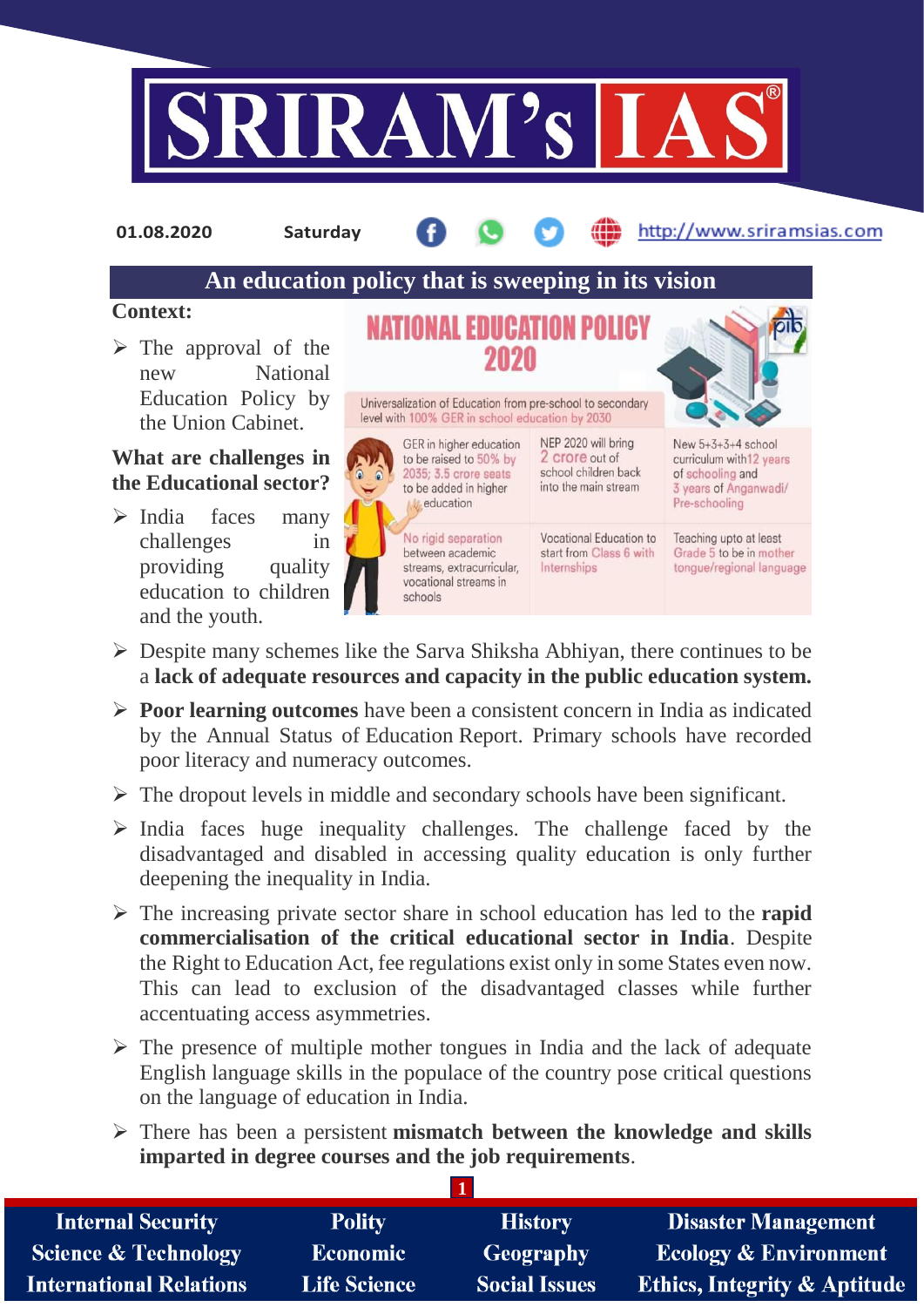

#### **fin** http://www.sriramsias.com **01.08.2020 Saturday**

# **National Education Policy (NEP) 2020:**

- $\triangleright$  The National Education Policy (NEP) 2020 marks the fourth major policy initiative in education since Independence. It replaces the **1986 National Education Policy**.
- $\triangleright$  The National Education Policy (NEP) 2020 is based on two committee reports and extensive nationwide consultations.
- Recommendations made by the **Committee for Evolution of the New Education Policy (NEP) Chaired by T S R Subramanian (2016)** and a **panel headed by K. Kasturirangan (2018)** have been incorporated in the NEP.
- $\triangleright$  NEP 2020 seeks to address the entire gamut of education from preschool to doctoral studies, and from professional degrees to vocational training.

### **Significance:**

- **Necessity of the policy:** Given the importance of education in the process of national development, the National Education Policy (NEP) 2020 is an important step forward in India's transition from deprivation to development.
- Given **India's current demographic profile and the aspirations of the youth**, the new policy has come at the right time.
- $\triangleright$  The National Education Policy 2020 sets for itself the goal of transforming the system to meet the **needs of 21st Century India**.
- **Improving learning outcomes:** By **adopting a 5+3+3+4 model for school education starting at age 3,** the NEP 2020 recognises the primacy of the formative years from ages 3 to 8 in shaping the child's future. This could help address the challenge of poor learning outcomes in schools.
- The NEP 2020 recognises the importance of **learning in the child's mother tongue** until at least Class 5. This can also play a critical role in helping improve learning outcomes.
- $\triangleright$  Among the many imperatives, the deadline to achieve universal literacy and numeracy by 2025 would lead to considerable progress at higher levels too.

| <b>Internal Security</b>        | <b>Polity</b>       | <b>History</b>       | <b>Disaster Management</b>              |
|---------------------------------|---------------------|----------------------|-----------------------------------------|
| <b>Science &amp; Technology</b> | <b>Economic</b>     | Geography            | <b>Ecology &amp; Environment</b>        |
| <b>International Relations</b>  | <b>Life Science</b> | <b>Social Issues</b> | <b>Ethics, Integrity &amp; Aptitude</b> |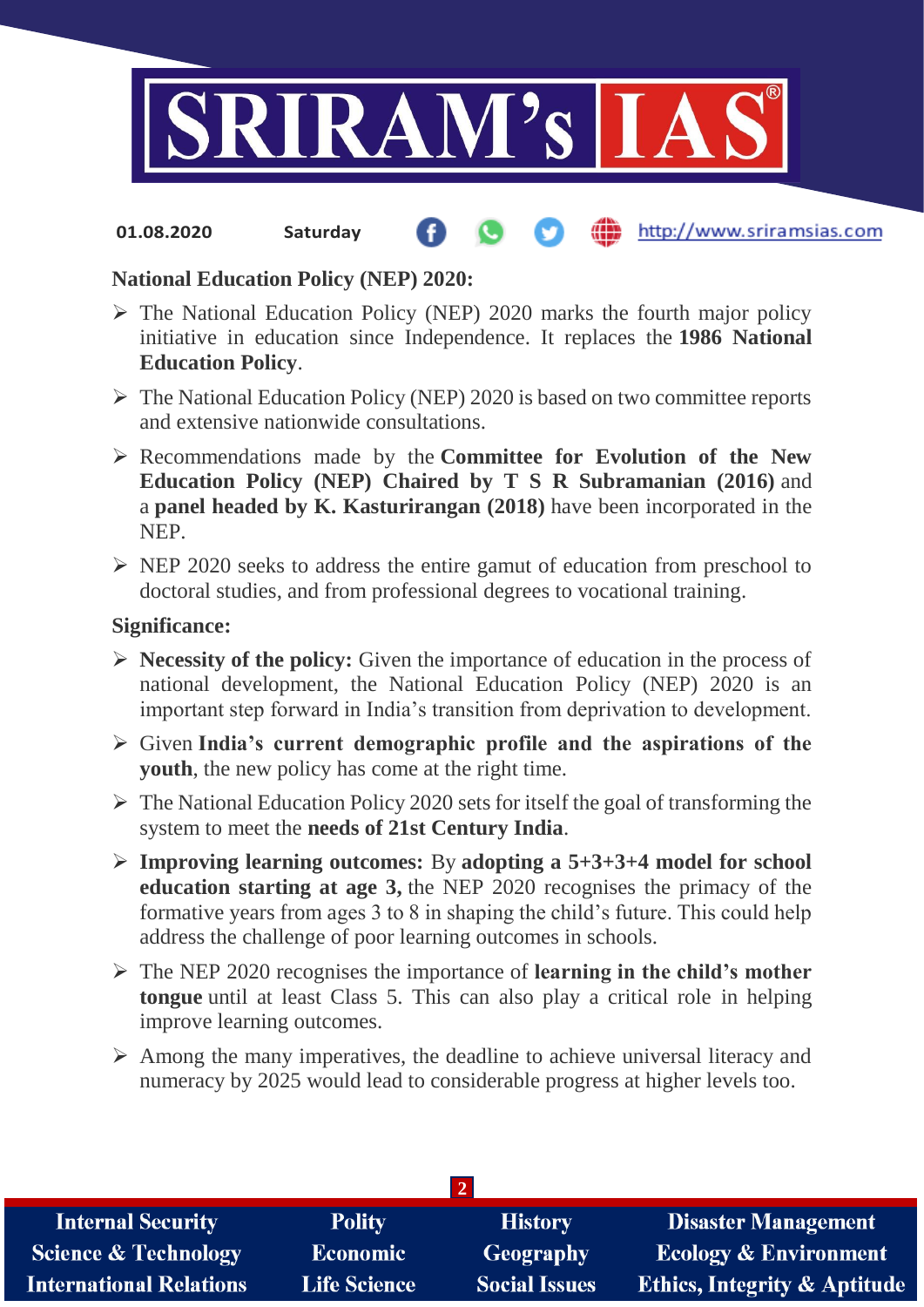

#### http://www.sriramsias.com **01.08.2020 Saturday**

- The NEP 2020 aims to **eliminate problems of pedagogy** through the following provisions:
	- o The doing away with rigid straitjackets of arts, commerce and science streams in high school would allow the students to take up courses of their choice, thus **allowing flexibility**.
	- o The **introduction of vocational courses with internships** would help streamline vocational education in India.
	- o The introduction of early childhood education from age 3, the offering of school board examinations twice a year to help improve performance and moving away from rote learning mark important changes in approach to education in India.
- $\triangleright$  The NEP, 2020 thus rightly acknowledges the 21st century need for flexibility, **alternate pathways to learning, and self-actualisation.** These would give rise to better learning outcomes.
- **Language education:** The NEP 2020 recognises the importance of learning in the child's mother tongue until at least Class 5. This along with exposure to English between ages 3 and 8 would allow for **multilingual skills** to become the USP of the educated Indian.
- **Higher Education:** The NEP 2020 proposes a **multi-disciplinary higher education framework** with portable credits, and multiple exits with certificates, diplomas and degrees. This would provide interested students with the flexibility to plan their education according to their means and interests.
- $\triangleright$  The phasing out of the affiliated college system and recognizing the colleges as autonomous degree-granting institutions, empowers such colleges to contribute to the attainment of the **ambitious GER target of 50% by 2035.**
- **Research and Development:** The Multidisciplinary Education and Research Universities would form the apex of the higher education system. Research in these institutes would be supported by a **new National Research Foundation**. This will give the necessary impetus to research and development in India.
- **Inclusive education:** Inclusion is a major theme of the NEP, 2020.

| <b>Internal Security</b>        | <b>Polity</b>       | <b>History</b>       | <b>Disaster Management</b>              |
|---------------------------------|---------------------|----------------------|-----------------------------------------|
| <b>Science &amp; Technology</b> | <b>Economic</b>     | Geography            | <b>Ecology &amp; Environment</b>        |
| <b>International Relations</b>  | <b>Life Science</b> | <b>Social Issues</b> | <b>Ethics, Integrity &amp; Aptitude</b> |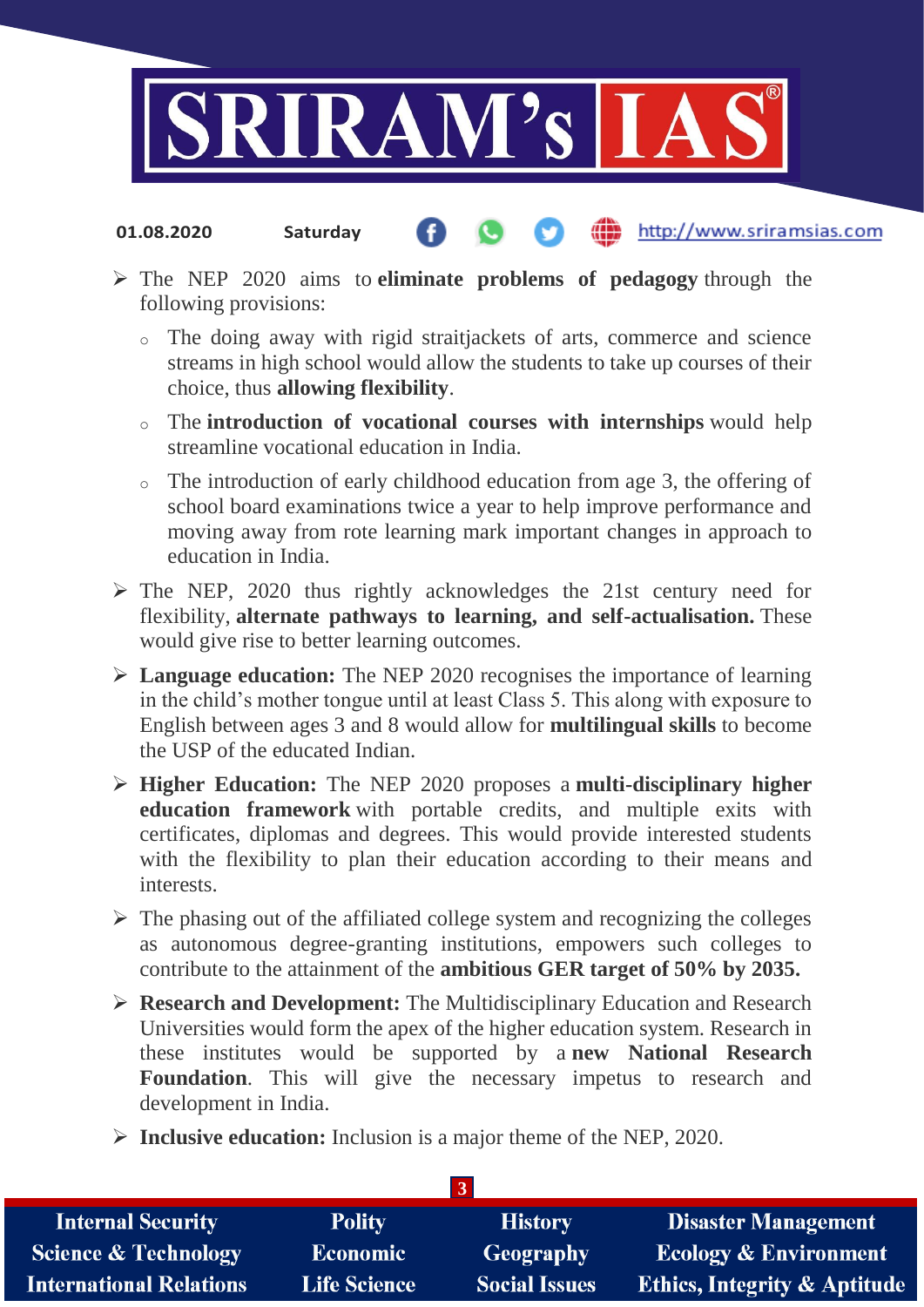

### the http://www.sriramsias.com **01.08.2020 Saturday**

- The provision for a **'Gender-Inclusion Fund', the designation of aspirational districts as 'special educational zones' and special funds earmarked for the education of challenged children** will help ensure that no child is deprived of education. The creation of 'inclusion funds' will help socially and educationally disadvantaged children pursue education. These measures will help provide **equitable quality education to all**.
- The NEP 2020's **recognition for online education** would enable an increase in the GER and increase inclusivity in higher education.
- The **provision of an energy-filled breakfast**, in addition to the nutritious mid-day meal, will help children achieve better nutrition and also increase enrolment among the disadvantaged sections.
- **Regulatory system:** The creation of a Higher Education Commission of India is a welcome move. The NEP 2020 proposes a single regulatory body with four verticals for standards-setting, funding, accreditation and regulation. This would provide for **"light but tight" oversight**.
- $\triangleright$  This would free the schools, colleges and universities from periodic "inspections" and place them on the path of self-assessment and voluntary declaration.

## **What are challenges in implementation?**

- **Resource allocation:** The implementation of NEP 2020 will require enormous resources.
- The ambitious **target of public spending for the educational sector at 6% of GDP** though necessary, will be difficult to ensure, given the current tax-to-GDP ratio and competing claims on the national exchequer of healthcare, national security and other key sectors.
- **Language policy:** The provision for education in mother tongue till class 5 could pose **challenges to the mobility of students in a large and diverse country like India**.
- $\triangleright$  The option to study in a language like English or Hindi that enables a transfer nationally needs adequate attention.

| $\overline{4}$                  |                     |                      |                                         |
|---------------------------------|---------------------|----------------------|-----------------------------------------|
| <b>Internal Security</b>        | <b>Polity</b>       | <b>History</b>       | <b>Disaster Management</b>              |
| <b>Science &amp; Technology</b> | <b>Economic</b>     | Geography            | <b>Ecology &amp; Environment</b>        |
| <b>International Relations</b>  | <b>Life Science</b> | <b>Social Issues</b> | <b>Ethics, Integrity &amp; Aptitude</b> |